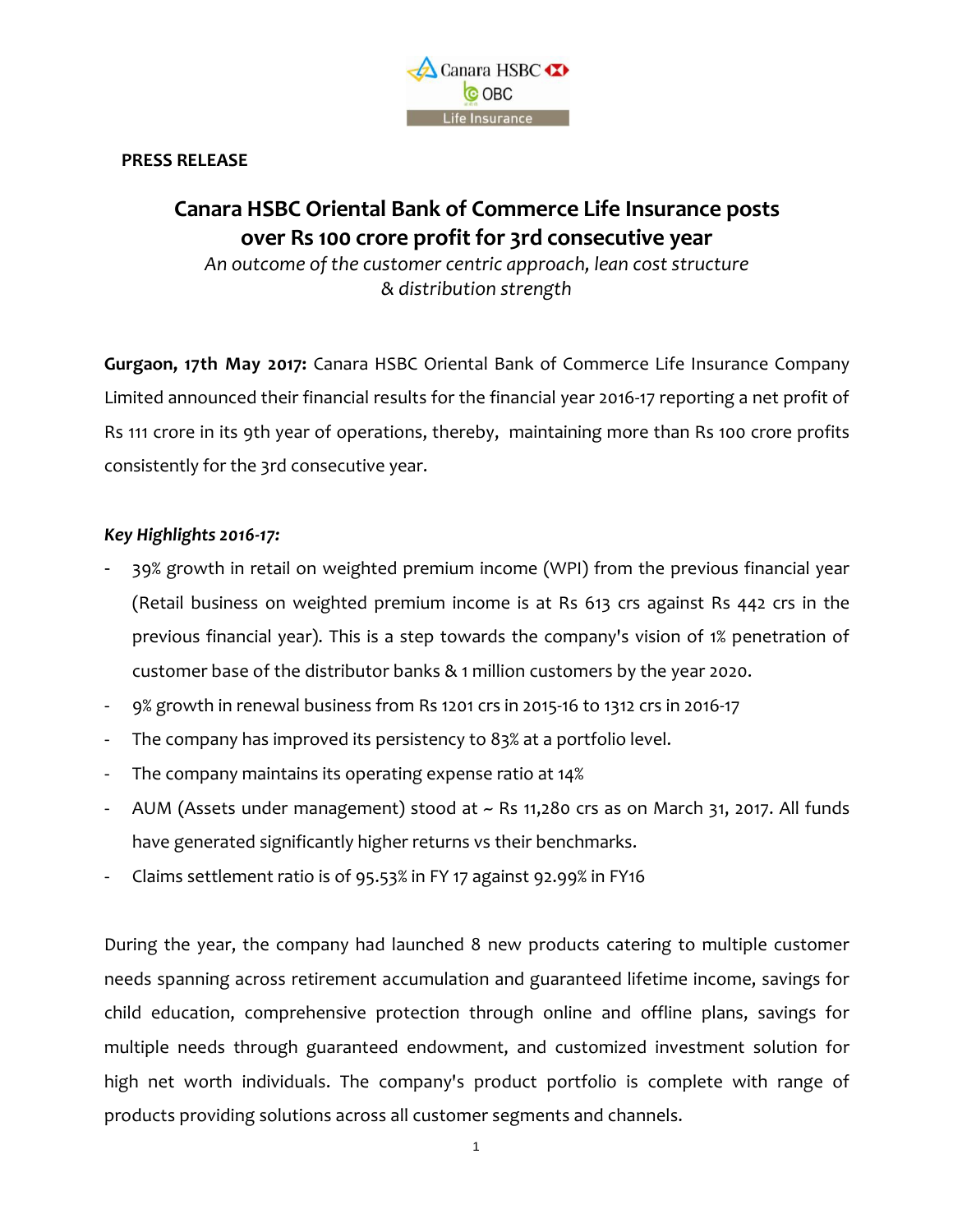

## *Way forward 2017-18*

- Will continue to expand and grow bancassurance channel as there is a lot of potential still waiting to be tapped.
- Set to launch a POS product in H1FY18 which will be enabled through Aadhar based e-KYC authentication for paper less proposal with no medical underwriting, and will be fully integrated with the partner bank systems for ease of sale.
- Targeting a growth of 30% in the FY2017-18
- The company foresees huge potential in the digital channel and is investing across to build capabilities to tap this opportunity.

**Announcing the Company's financial results, Mr Anuj Mathur, Chief Executive Officer, Canara HSBC Oriental Bank of Commerce Life Insurance** said, "I am delighted to announce that our Company continues on a profitable growth trajectory. With the support of all our shareholders, we continue to progress towards providing life insurance solutions to the bank customers. We are positive about the opportunity that the country provides and are taking steps to ensure that we provide customized solutions to each customer segment. We are targeting a growth upwards of 30% for the year and are confident of the continuing support from the customers & stakeholders."

**Mr Mathur further added,** "We operate our business on the core philosophy of 'Treating customers fairly'. This ensures that the Customer will always be first in every initiative that we take. We remain committed to enhancing the policyholder wealth and financial security through consistent and steady long term performance. Our processes are designed to provide our customers a hassle-free claims experience and we are committed to provide the best in class service experience. Financial inclusion is an important agenda of the Government of India. Through the distribution strength of three partner banks, we have been able to reach out to the customers in tier  $2 \& 3$  cities and we continue to expand business growth in these cities."